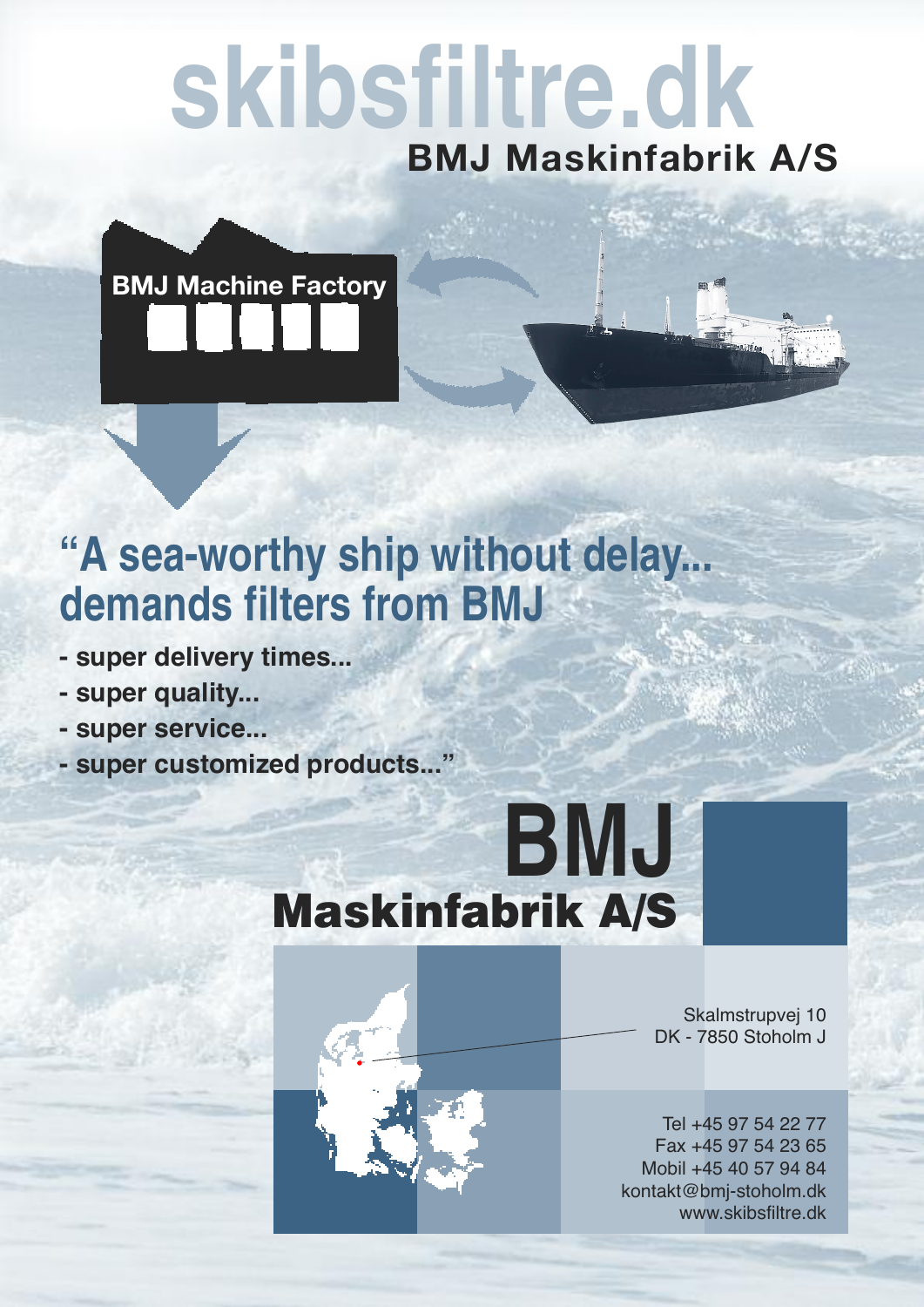

DN 350 bilge water filter Sea-water filters for engine cooling



Rilsan surfaces Contact us for further information

#### **Tour: Trawler under construction**

**COLLEGE COLLEGE** 

For years Karstensen's shipyard in Skagen has used marine filters of all shapes and sizes from BMJ



 $1.48$ 

w

Central in the jumble of pipes and valves, you are likely to find a robust and maintenance-friendly filter from BMJ



For non-standard ship construction with scanty installation areas, it may be neccessary to order special customized filters.

BMJ are used to solving such problems, and are eager to help with advice and instruction.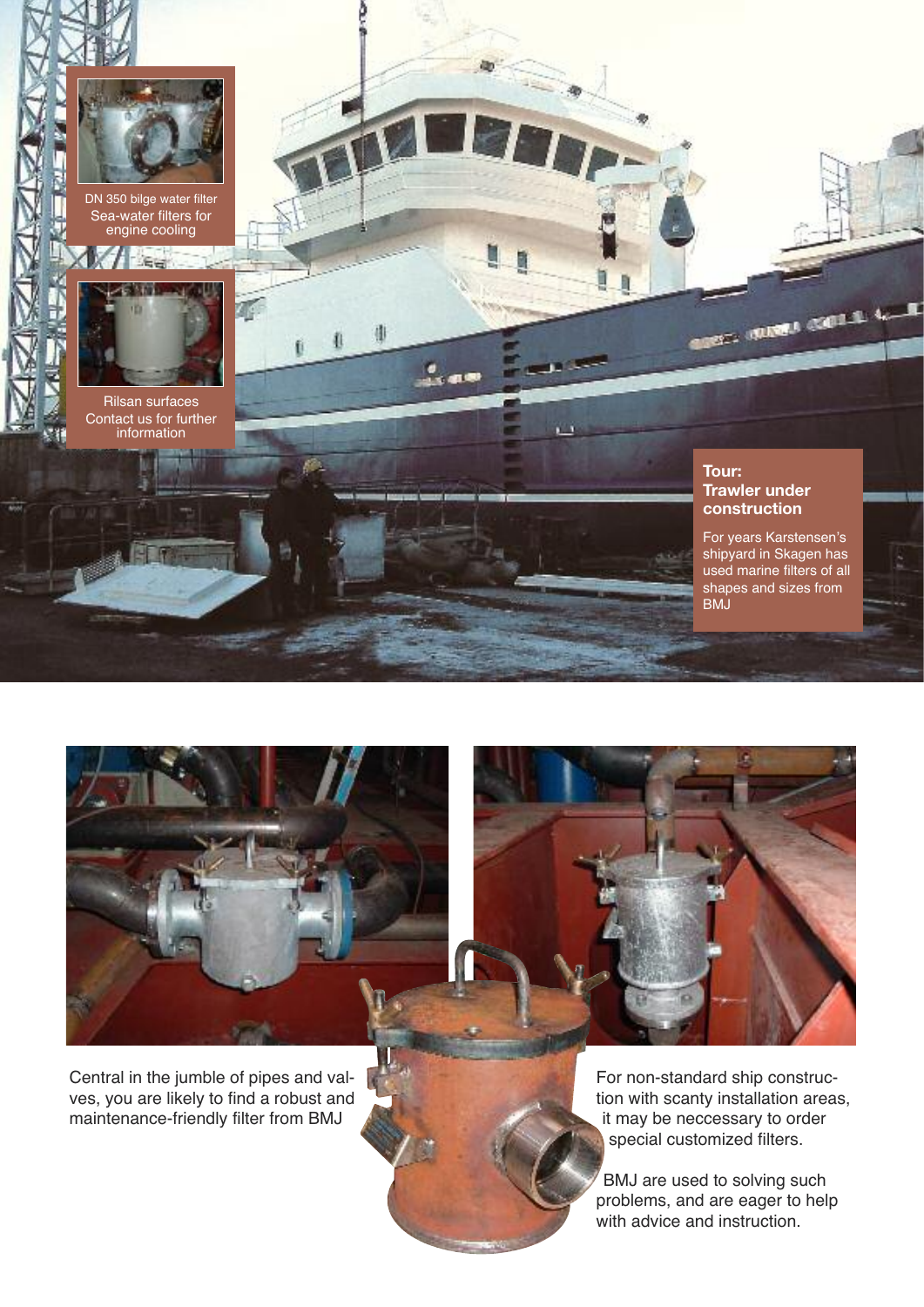

#### **Experienced workers are our greatest resource.**

Competent staff ensure that BMJ deliver only products of paramount quality.

BMJ enploy engineers, technicians, smiths, welders (with certificate), and machinists.

With these assets, we resolve numerous in a very fluctuating market.



#### **Pre-delivery quality control**

Poul Pinholt, the owner of BMJ, busy with the final quality control of a batch of marine filters before they are despatched to the customer.

BMJ are often involved from start to finish; from idea to design, development and production.





Here are two DN 400 filters, shot-blasted, epoxy painted internally and with external primer.



#### **Simple and effective reordering**

All marine filters from BMJ are labelled with a unique number, which makes reordering easy and safe. This number can also be used to order filter inserts. Inserts are normally available as hot galvanised or acid proof.